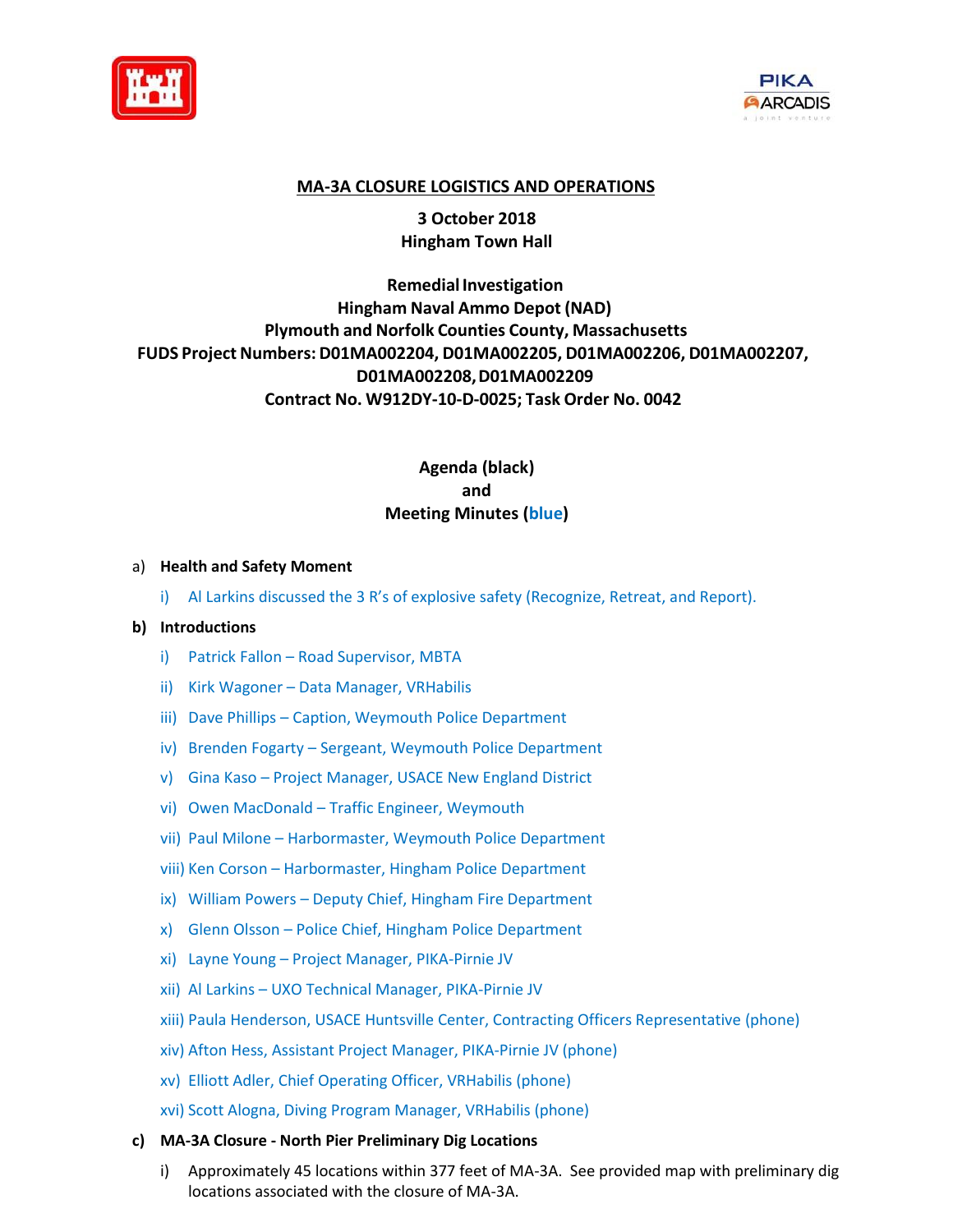



### **d) Confirm Bridge Closure Dates and Times**

- i) Dates: 16-18 October 2018
- ii) Times: 2100 0500
	- (1) Upon review of the tide schedule, the standard 2100 0500 MassDOT nigh shift will provide favorable diving conditions.
	- (2) The dive team will be on station before 2100 and prepared to begin intrusive work at 2100.
	- (3) If operations are required outside of the 2100 0500 shift for special circumstances, the towns will be notified as soon as possible to determine coordination and path forward.
- iii) There were no concerns expressed regarding the proposed dates and times for the MA-3A closure.
- **e) Intrusive Operations and Night Diving Operations Overview**
	- i) Operational Differences Night diving procedures are the same as daytime operations. Additional boat lighting and restricted maneuvering lights will be utilized at night. Dive helmets are equipped with lights and all underwater operations are viewed via a live video feed for topside support and recorded for reporting purposes.
	- ii) High Currents We recognize that as work gets closer to the MA-3A bridge currents get faster. To minimize the effects a fast current will have on diving operations, the bulk of the work will be completed during ebb or slack tide. Additionally, divers will be given extra weight so they can effectively work in currents up to 1.5 or 2.0 knots.
	- iii) Transition to Night Work Divers will work a regular daytime schedule through 12 October 2018. The field team will start transitioning to night work hours over the weekend and begin night work on Monday in areas south of the demarcation line to complete a recent night dive and run through operations to facilitate efficient working conditions during the road closure operations.
	- iv) Scott Alogna stated night operations would continue on Friday, 19 October 2018, to maintain the divers schedule and allow appropriate rest. Daytime operations will commence again on 21 October 2018. No objections were raised.

### **f) Operational Communications / Police and Fire Coordination**

- i) The field team will remain in communication with local authorities via VHF channels.
- ii) The mobile phone numbers for the Dive Supervisor (Paul Baril), Safety Officer (Bill Bendel), and Data Manager (Kirk Wagoner) will be provided.
- iii) The entire team will remain diligent during operations and keep their eyes and ears open for emergency sirens and lights and use their best judgement to stop work.
- iv) In the case of an emergency, work can be ceased immediately upon direction from the Dive Supervisor to the diver.
- v) Captain Phillips suggested the primary line of communication for emergencies would be the marine radio as the Harbormaster on site would have constant communication with local EMS. No objections were raised.
- vi) Chief Olsson noted ambulance and fire would not likely use the MA-3A bridge in emergency situations based on the relative locations of local hospitals and police/fire stations.
- vii) Layne Young re-iterated that once the diver stops investigating an anomaly the 377-foot safety zone is immediately released.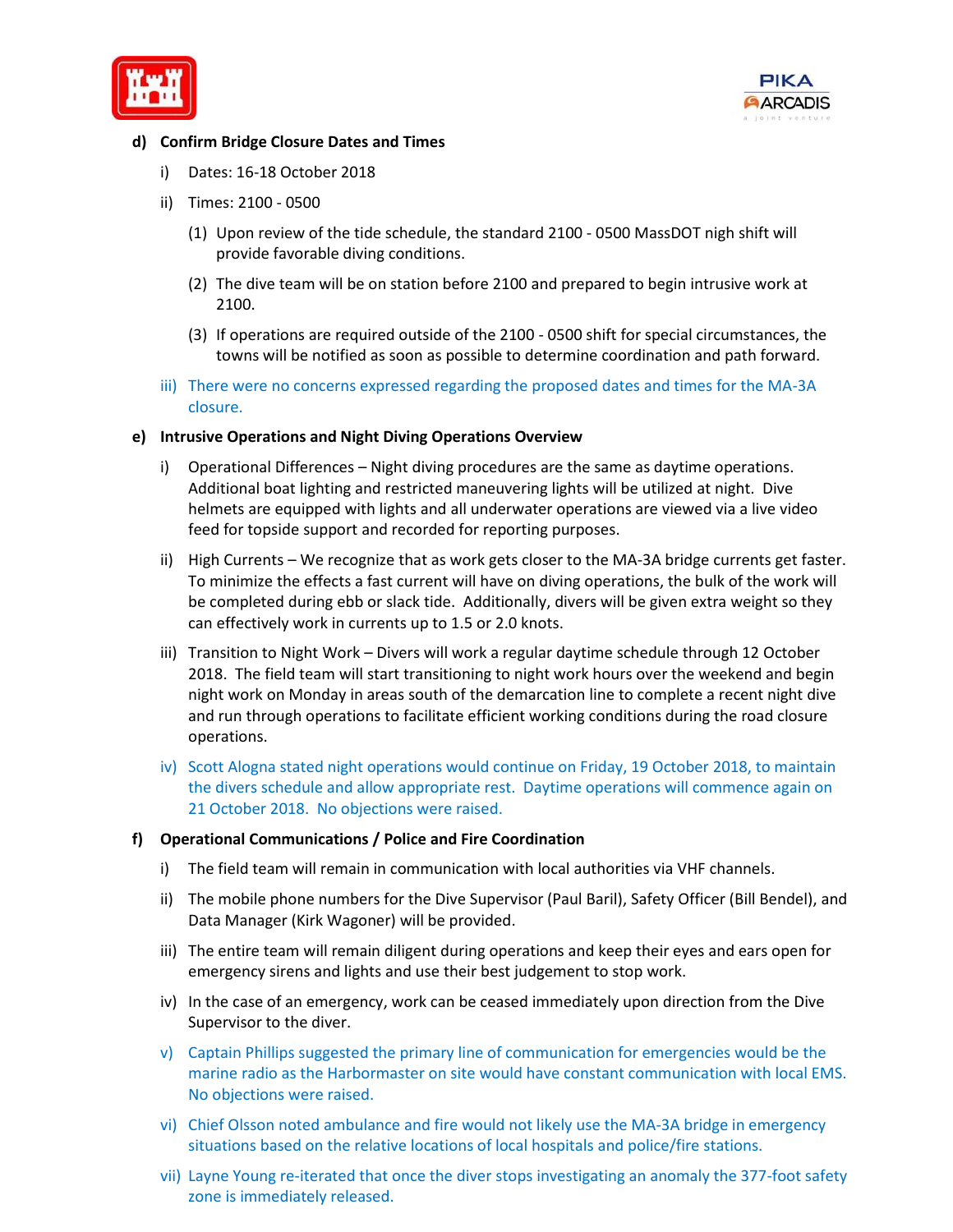



### **g) Contingent Daytime Closure Plan**

- i) If an acceptable to move item is found, there is no need to close any roads within the 377-foot safety zone.
- ii) If an unacceptable to move item is found, roads within the 377-foot safety zone will be closed when the item is being removed.
- iii) All items will be positively identified prior to being moved.
- iv) Chief Olsson asked how long the JV estimated it would take to move and item that required daytime road closures. Al Larkins explained the inspection procedure and stated he estimated roads would need to be closed for approximately one hour. Kirk Wagoner confirmed one hour was reasonable.
- v) Mr. Fallon asked if MBTA would be notified of daytime closures. Layne Young stated public safety and other stakeholders involved in the MA-3A closure discussion would be notified prior to any operations that would require additional or daytime closure of MA-3A.

### **h) Public/Business Notifications**

- i) Layne Young stated public notices of the road closure would be placed on the Hingham and MBTA websites and that the Town of Hingham would be contacted about posting information on their website.
- ii) Layne Young explained that road closure signage and detour route signs would be put in place during the week of 8 October 2018. Electronic signs informing motorists of the bridge closure will be placed on either side of the bridge. Layne Young asked what information needed to be on the signs and suggested "ROAD CLOSED; OCT 16-18; 9PM-5AM". No objections were raised.
- iii) Layne Young asked the group if additional public or business notifications were needed. The group did not have any suggestions and noted the change to close the road at night removed many of the concerns related to public and business impacts.
- iv) Chief Olsson suggested a "press release" be provided to the group and others to maintain a consistent message about the road/bridge closure.

### **i) MassDOT Permit**

- i) A permit request has been submitted to MassDOT. They have provided comments and indicated they do not foresee any issues with issuing a permit before the anticipated start date.
- ii) MassDOT has requested some level of town approval or concurrence with the Traffic Control Plan for their files (e.g., e-mail or letter).
- iii) Mr. MacDonald asked what MassDOT district was issuing the permit. Layne Young responded that District 5 was issuing the permit. Mr. MacDonald suggested the JV contact District 6 as a courtesy because the MA-3A bridge spans both districts.
- iv) Mr. Fallon asked Hingham and Weymouth if they had any concerns with the MBTA buses using an alternate route along Green Street. Neither town had any objections. Layne Young asked if anything needed to be changed in the Traffic Control Plan and Detour Route to accommodate the use MBTA use of Green Street. The towns responded in the negative and no changes to the plan or detour route will be made.

### **j) Columbus Day Impacts (8 October 2018)**

i) To minimize impacts to the local community during the Columbus Day holiday, we propose the following options for discussion.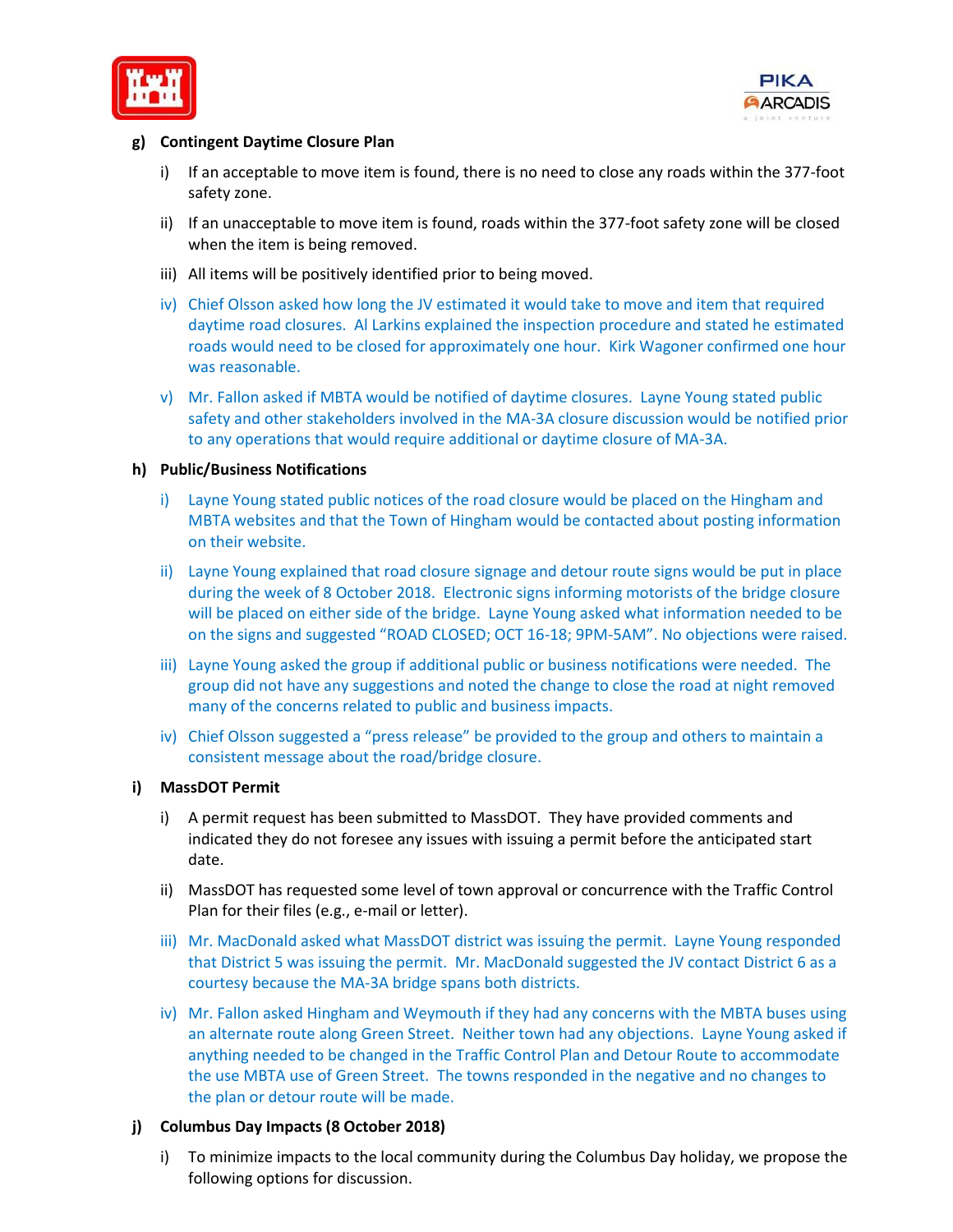



- (1) Conduct intrusive operations as far south (upstream) as possible to avoid popular recreational boating areas.
- (2) Conduct terrestrial operations in the Furnace Area. The 377-foot safety zone will remain in effect during these operations and will impact both the park trails and the river near the Furnace Area.
- ii) As feasible, we would request the Harbormaster on duty help prevent boat traffic from going into particular area (to be identified by the field team and Harbormaster) to allow operations to continue and provide recreational boaters with the opportunity to use the river as much as possible.
- iii) The group discussed the issue and concluded work on Monday, 8 October 2018, should occur on the analog transects on the western bank of the river south of the South Pier (WBR-SW-ANA-T09 and WBR-SW-ANA-T14). This would allow the field team to continue operations while also allowing the public to utilize the most popular areas of the river. The Harbormasters agreed to this approach and stated they would position a boat at the southernmost point that boats can access and turn away boaters if they attempted to go south of the established point. Layne Young stated a map of the transect area with the 377-foot safety zone would be provided to the group for planning purposes. No objections were raised.

#### **k) Furnace Area Investigation**

i) 17 locations in the Furnace Area need to be investigated. This will be completed during the current mobilization event.

#### **l) Questions**

- i) Mr. MacDonald asked if weather conditions would prevent work from occurring. Al Larkins explained that work will be stopped if lighting strikes within five miles of the boat and the team must wait 30 minutes without any additional lightning to continue work. He also noted the field team could work in adverse weather conditions as long as they were not extreme.
- ii) Layne Young asked if there was anything additional or different in term of required police details due to the change to night operations. Captain Phillips and Chief Olsson noted the number of details required may be reduced by approximately half and re-evaluated if any issues are encountered. It was noted by Weymouth and Hingham that night work detail rates were an additional cost (time and a half). Mr. Corson also stated that Hingham would likely require two officers on the boat detail during night operations. Information on Weymouth police details was provided to the JV by Captain Philips.
- m) The meeting adjourned at approximately 1200.

#### **n) Action Items**

- i) Layne Young will follow-up with Mr. Tom Mayo concerning language for public notices and website postings.
- ii) Layne Young will follow-up with Mr. Robert Luongo concerning website postings.
- iii) Layne Young will follow-up with Mr. Tom Mayo concerning concurrence on the proposed/agreed upon closure plan for MassDOT.
- iv) Chief Olsson will provide specifics regarding Hingham night detail rates and the estimates number of details to be required.
- v) Layne Young will contact MassDOT District 6 as a courtesy to inform them of the planned road closing.